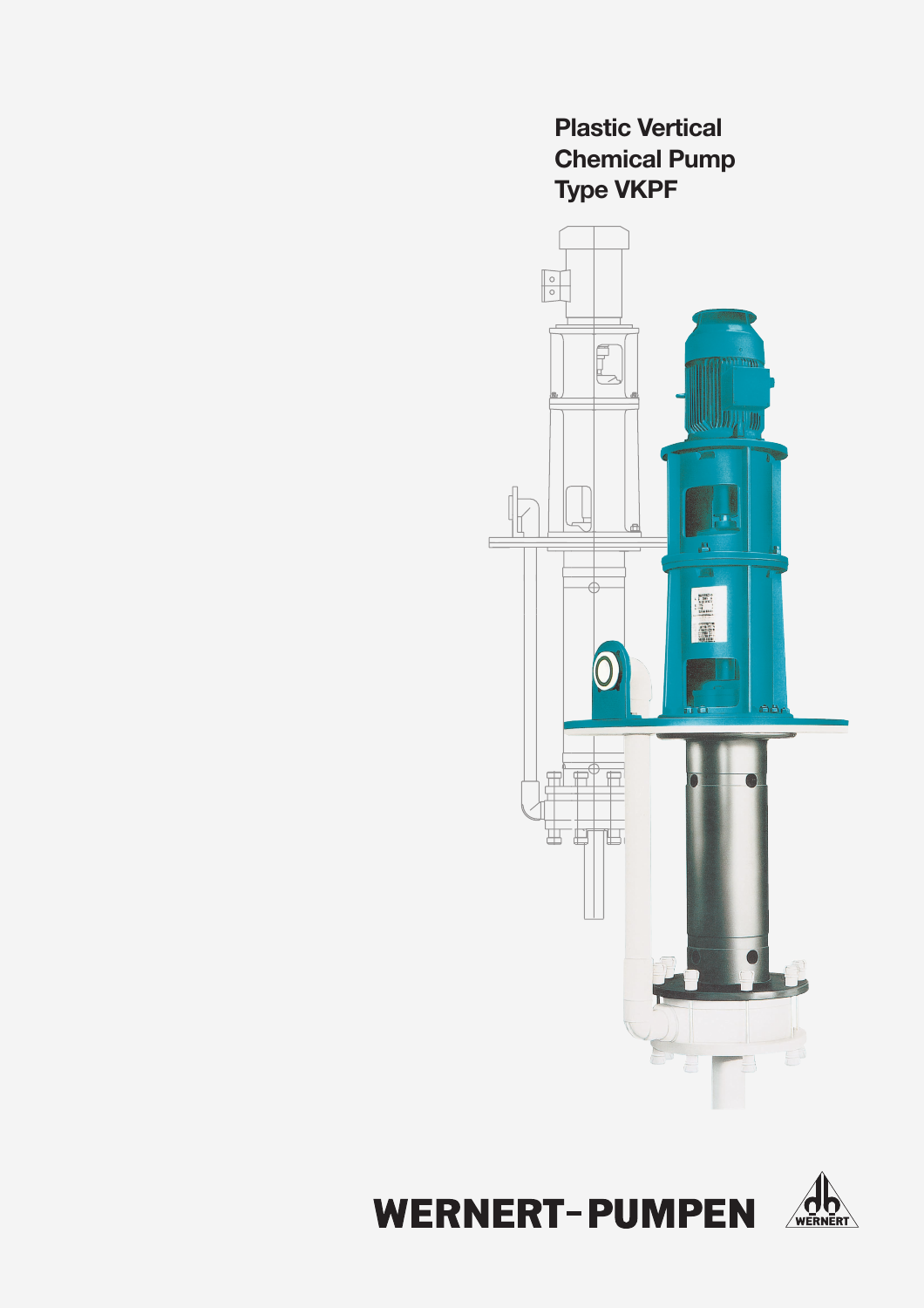

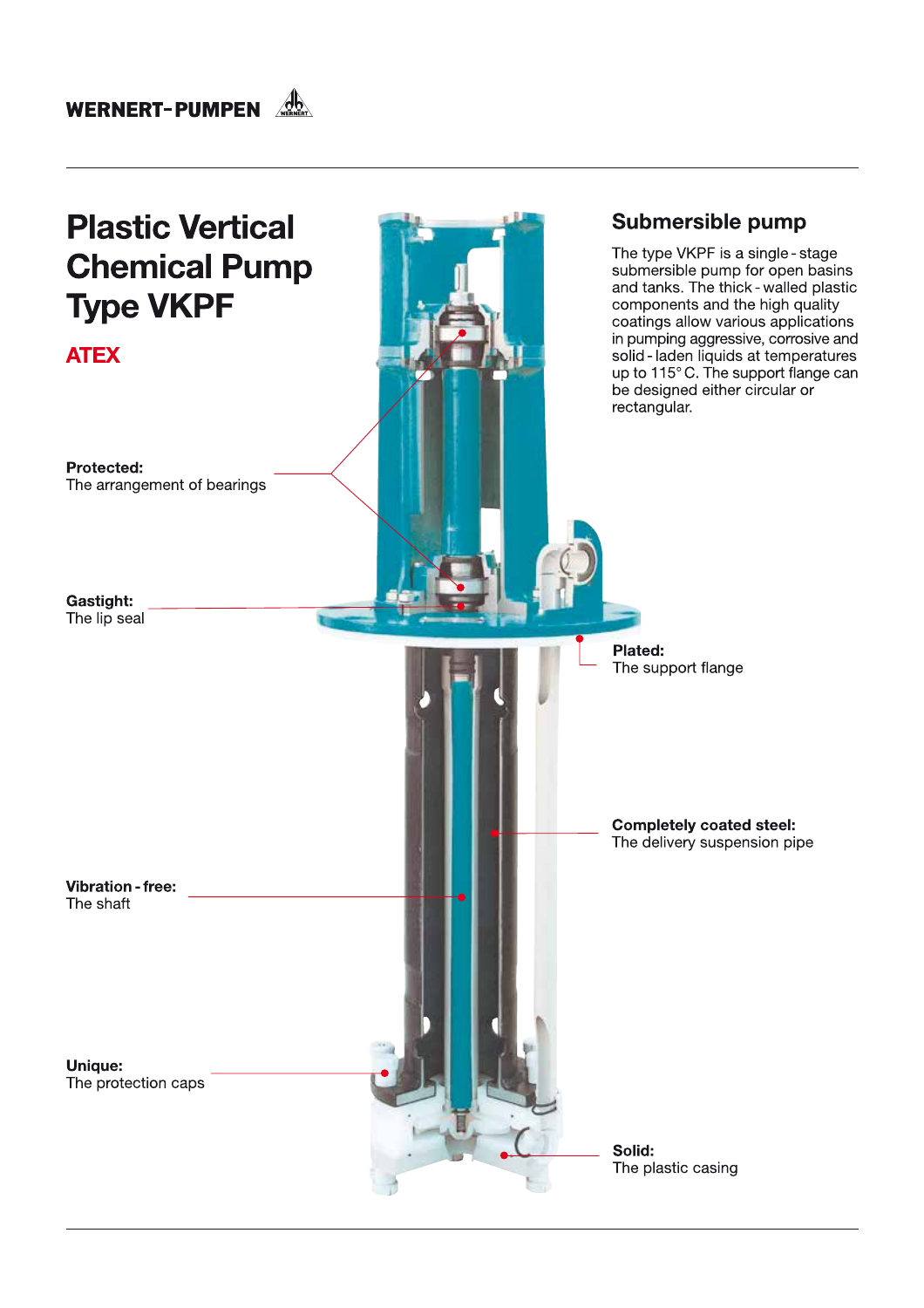## Dry bearing arrangement

The bearings of the shaft are located only above the support flange. There are no bearings in the submerged area. Therefore even liquids that are highly solid - laden can be pumped easily. It is a reliable construction that can be built up to an immersion depth of 1,5 m (measure f1-see dimensional drawing). For any longer immersion depths we refer to our pump type VKP.

## **Tolerant towards dry** running

Hydrodynamic reduction of the pressure on the rear of the impeller means that a mechanical seal is not required and the pump can run dry for a short time (for example when tanks are emptied). This type of pump is therefore operator-friendly and preferred by many users.

# **Operating method**

On starting the pump, the liquid level must be between measures f2 (min. start level) and f3 (max. start level). When the pump is in operation the liquid level can reduce and turn into suction lift condition.

Suction pipes with variable lenghts up to max.  $3,5$  m (measure  $x$  – see dimensional drawing) are available.

### The choice of plastics and coatings depends on the chemical, thermal, mechanical and abrasive loads. The following plastics are used for

**Materials** 

impeller and casing parts and are indicated by the third letter of the type reference:

VKPF- Ultra high molecular weight low pressure polyethylene  $(UHMW - PE)$ 

VKKF-Polyvinylidenefluoride (PVDF)

The delivery suspension pipe is made of steel with coating of ebonite or E-CTFE (Halar).

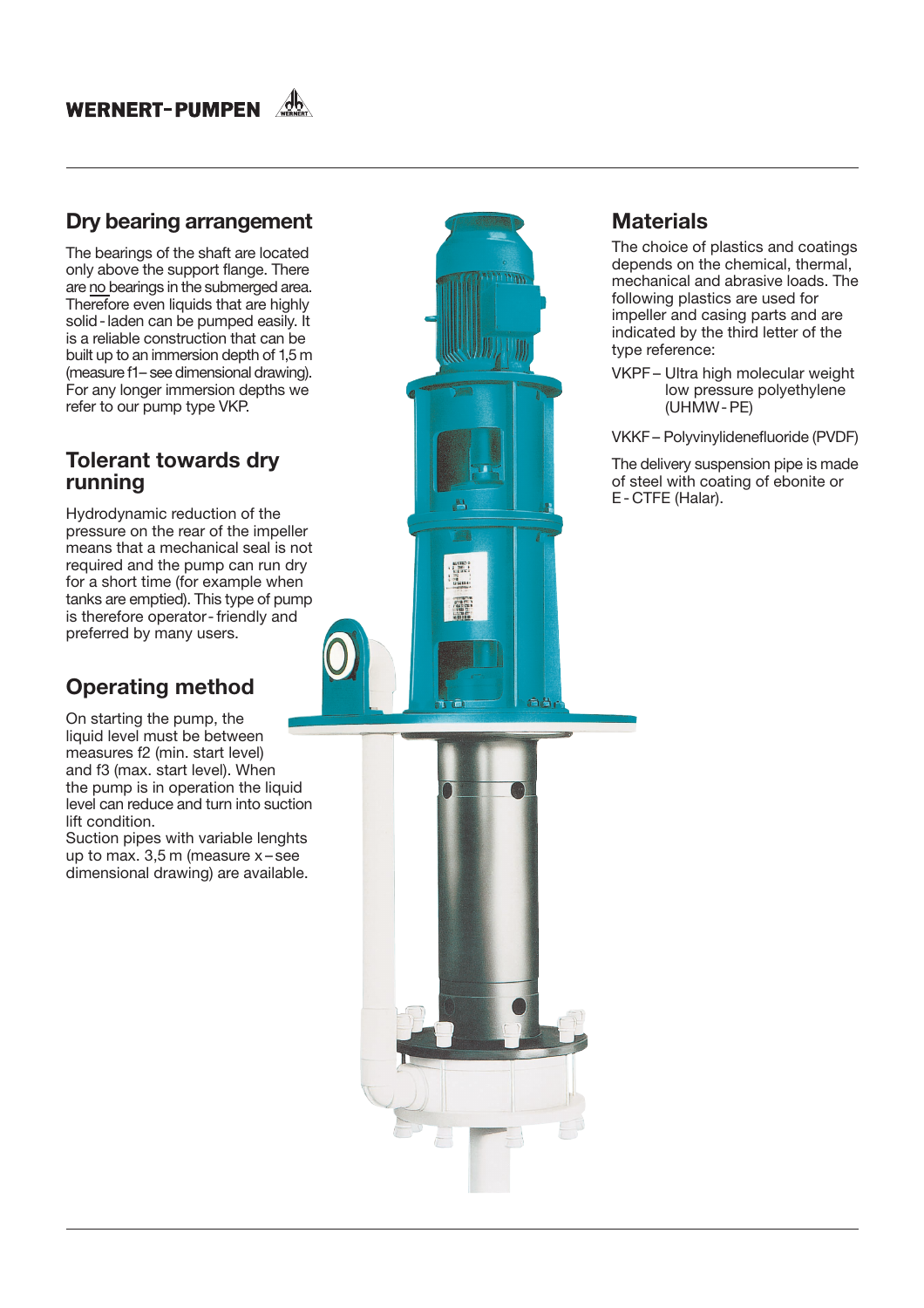

 $n = 1450$  min<sup>-1</sup>

Special applications<br>on request.

We reserve the right to make technical modifications

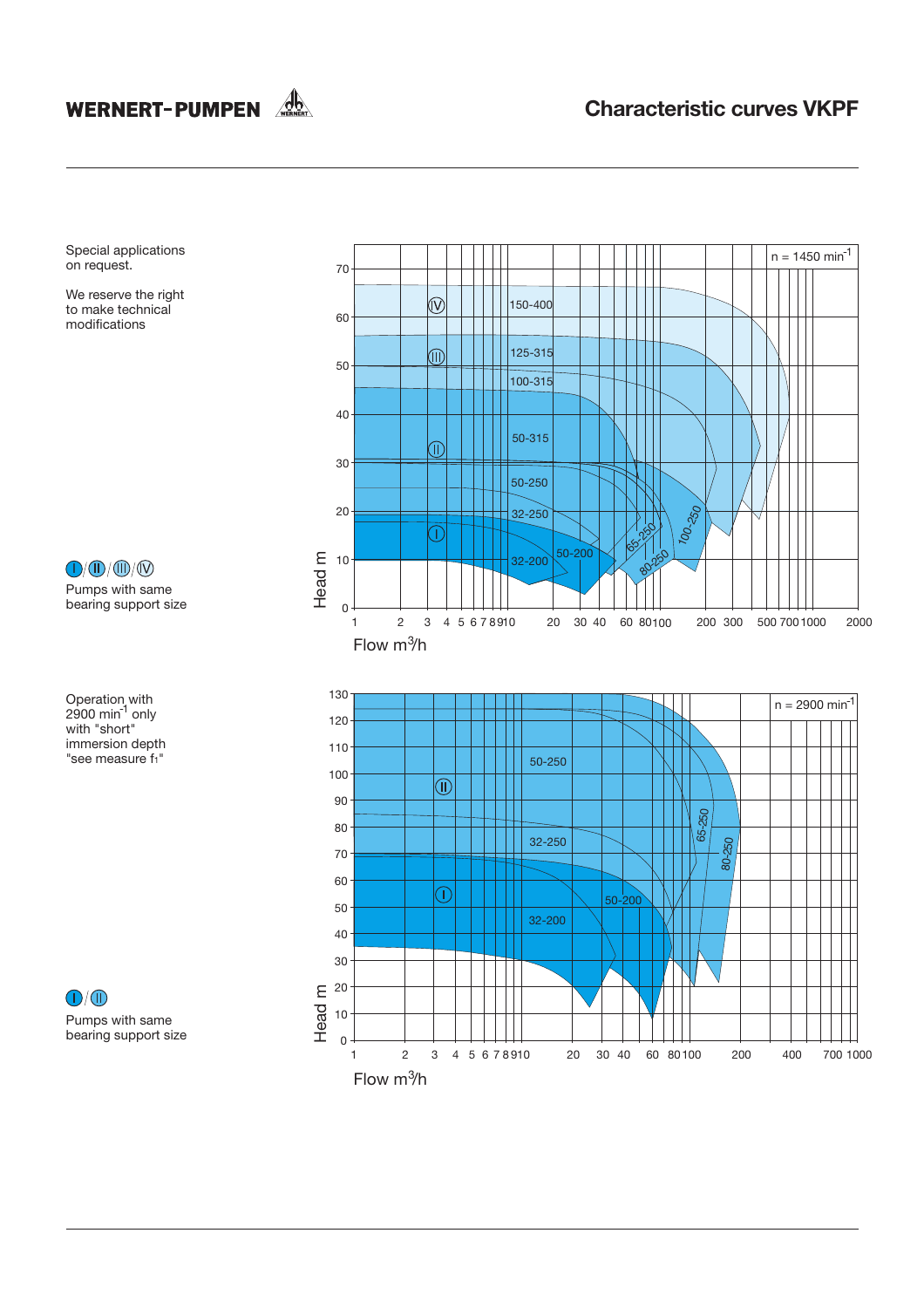# WERNERT-PUMPEN



Support flange circular or rectangular  $h1$  $h2$ h3 z x d ö o  $h1$  $h2$  $h3$  ${\sf d}$ E  $\boldsymbol{\underline{\omega}}$ Гó 51 里  $\overline{A1}$ А

#### Dimensions table Support flange circular or rectangular

| D    | k    | g             | g <sub>1</sub> | zxd   | Α    | A1   | B    | B <sub>1</sub> | d  |
|------|------|---------------|----------------|-------|------|------|------|----------------|----|
| 565  | 515  | $11,25^\circ$ | $45^\circ$     | 8x27  | 600  | 550  | 400  | 350            | 27 |
| 670  | 620  | $9^{\circ}$   | $36^\circ$     | 10x27 | 670  | 620  | 500  | 450            | 27 |
| 780  | 725  | $9^\circ$     | $36^\circ$     | 10x30 | 780  | 730  | 600  | 500            | 30 |
| 780  | 725  | $9^\circ$     | $36^\circ$     | 10x30 | 780  | 730  | 600  | 500            | 30 |
| 780  | 725  | $9^\circ$     | $36^\circ$     | 10x30 | 780  | 730  | 600  | 500            | 30 |
| 780  | 725  | $9^{\circ}$   | $36^\circ$     | 10x30 | 780  | 730  | 600  | 500            | 30 |
| 780  | 725  | $9^\circ$     | $36^\circ$     | 10x30 | 780  | 730  | 600  | 500            | 30 |
| 895  | 840  | $7.5^\circ$   | $30^\circ$     | 12x30 | 900  | 850  | 700  | 600            | 30 |
| 1115 | 1050 | $6.4^\circ$   | $25.7^\circ$   | 14x33 | 1115 | 1050 | 1115 | 1050           | 33 |
| 1115 | 1050 | $6.4^\circ$   | $25.7^\circ$   | 14x33 | 1115 | 1050 | 1115 | 1050           | 33 |
| 1455 | 1380 | $5.6^\circ$   | $22.5^\circ$   | 16x39 | 1455 | 1380 | 1455 | 1380           | 39 |

Dimensions in mm

| <b>Dimensions table</b> |            |            |                          |                |                |      |                |      |                |             |             |                          |            |                        |               |                |                          |                |                |
|-------------------------|------------|------------|--------------------------|----------------|----------------|------|----------------|------|----------------|-------------|-------------|--------------------------|------------|------------------------|---------------|----------------|--------------------------|----------------|----------------|
| <b>Type VKPF</b>        | <b>DNA</b> | <b>DNE</b> | a                        | a <sub>1</sub> | a <sub>2</sub> | b    | b <sub>1</sub> | C    | C <sub>1</sub> | f1<br>short | f2<br>short | fз<br>short              | f1<br>long | f <sub>2</sub><br>long | $f_3$<br>long | f <sub>4</sub> | h1                       | h <sub>2</sub> | h <sub>3</sub> |
| 32-200                  | 32         | 50         | 130                      | 48             | 65             | 391  | 329            | 720  | 33             | 975         | 800         | 150                      | 1510       | 1335                   | 260           | 75             | 235                      | 165            | 45             |
| 50-200                  | 50         | 80         | 160                      | 48             | 65             | 461  | 361            | 720  | 33             | 985         | 800         | 150                      | 1520       | 1335                   | 260           | 120            | 280                      | 177,5          | 65             |
| 32-250                  | 32         | 50         | ۰.                       | 48             | 65             | 557  | 441            | 776  | 33             | 900         | 700         | 150                      | 1500       | 1300                   | 260           | 75             | н.                       | 229            | 70             |
| 50-250                  | 50         | 80         | 160                      | 48             | 65             | 557  | 441            | 776  | 33             | 900         | 700         | 150                      | 1500       | 1300                   | 260           | 120            | 332                      | 229            | 70             |
| 50-315                  | 50         | 80         | 160                      | 48             | 65             | 570  | 471            | 776  | 33             | 900         | 700         | 150                      | 1500       | 1300                   | 260           | 120            | 345                      | 242            | 70             |
| 65-250                  | 65         | 100        | 160                      | 48             | 65             | 567  | 441            | 776  | 33             | 900         | 700         | 150                      | 1500       | 1300                   | 260           | 120            | 345                      | 229            | 70             |
| 80-250                  | 80         | 125        | 160                      | 48             | 65             | 586  | 441            | 776  | 33             | 900         | 700         | 150                      | 1500       | 1300                   | 260           | 185            | 365                      | 230            | 80             |
| 100-250                 | 100        | 125        | ۰.                       | 48             | 75             | 658  | 461            | 776  | 33             | 919         | 700         | 150                      | 1519       | 1300                   | 260           | 185            | $\overline{\phantom{a}}$ | 245            | 115            |
| 100-315                 | 100        | 125        | ۰.                       | 48             | 75             | 825  | 525            | 1240 | 28             | $\sim$      | ۰.          | $\sim$                   | 1527       | 1225                   | 150           | 185            | $\overline{a}$           | 342            | 145            |
| 125-315                 | 125        | 150        | $\overline{\phantom{a}}$ | 55             | 85             | 865  | 575            | 1240 | 28             | $\sim$      | -           | $\overline{\phantom{a}}$ | 1527       | 1225                   | 150           | 225            | $\overline{\phantom{a}}$ | 342            | 145            |
| 150-400                 | 150        | 200        | -                        | 55             | 95             | 1095 | 700            | 1229 | 34             | $\sim$      | <b>.</b>    |                          | 1527       | 1225                   | 150           | 300            | $\overline{\phantom{a}}$ | 440            | 200            |

#### Dimensions in mm